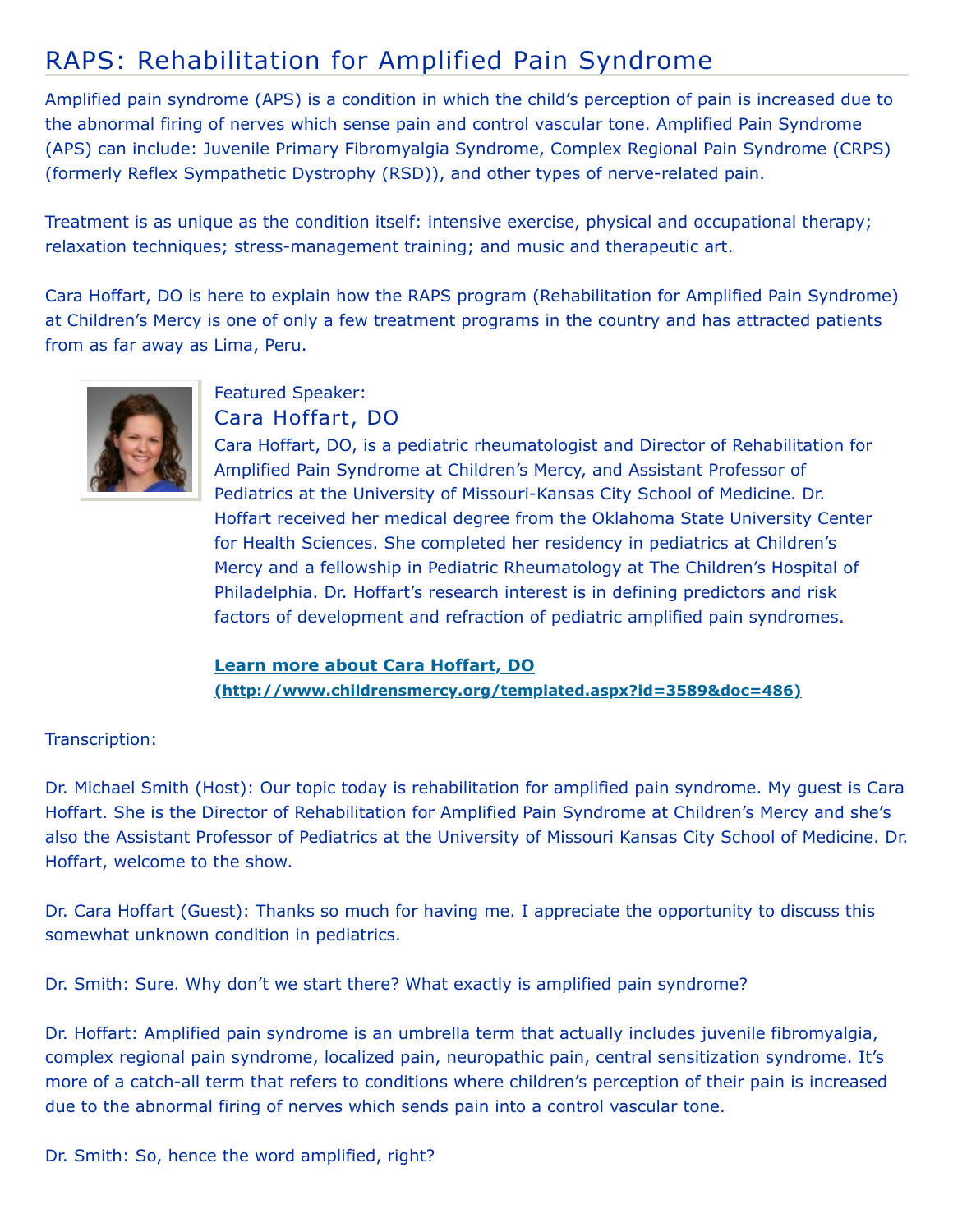Dr. Hoffart: Correct.

Dr. Smith: What age group are we looking at mostly here for amplified pain syndrome?

Dr. Hoffart: The range that we typically see in our clinic is about age 10, which is definitely on the young side, but age 10 to 17 or 18 years old. The majority of our patients, though, are about age 13-16. That's where most fall and about 80% of patients are female.

Dr. Smith: Right. That's about what we see in the adult population, again, for a lot of these pain syndromes.

Dr. Hoffart: Correct.

Dr. Smith: Any recent research highlighting some of the causes of these pain syndromes? Anything new out there that you find interesting?

Dr. Hoffart: These pain syndromes really are a result of a very complex biopsychosocial model. Definitely, in both animal models and in human research, showing basically an overactivity of the nervous system that's firing--specifically the sympathetic nervous system--sending too many pain signals and they're too great in severity also affecting vasculature as well. Basically, that pain signaling is also influenced by genetics. We have found that there are genes associated with chronic pain. It's not unusual to find chronic pain run in families. We know that the hormonal system is involved and often we see the emergence of these pain syndromes as our patients are hitting puberty. A lot of my female patients notice that every month when they have their periods that their pain is much worse around that time with those hormonal fluctuations. Research is showing that there are even changes in the immune system long-term in patients who have chronic pain. Basically, there is no system that is not affected by pain and we know that there's this physiologic and nerve and blood vessel component. Ultimately, with the blood vessel piece, it's hypothesized that the blood vessels actually will clamp down, which increases lactic acid in the body, which decreases oxygen delivery, which further sends additional pain signals to the brain. Because of that, you get autonomic symptoms with pain such as dizziness, swelling, color changes—a lot of interesting symptoms that patients will complain of. Then, on top of that, we also talk about the fact that as much as this starts out as a true nerve and blood vessel issue and there's a lot of passive physiology that we know about – we don't know everything – but, in addition to that, being in pain, of course, is9 a very emotional experience. No one is actually created to endure pain all the time. So, being in pain all the time increases stress. Stress further increases pain, which further feeds into that loop. Being in pain, of course, increases feelings of sadness and anxiety and depression and nervousness. A lot of those things start to emerge in our patients, as well. Most of my patients, because their pain has become so severe and so disabling, they're not in school anymore. They don't do the sports they love. They're not doing things with friends and family. Their lives are very altered. Not to mention the fact that the families, usually, are searching for the country for a diagnosis. They're searching for treatments using to no avail. It's very frustrating. Just even the stress of that further increases their pain. So, just a very vicious cycle.

Dr. Smith: Obviously, treating this is going to be very challenging just based on the fact that there is a multifactorial etiology going on. Before we get there, what's the role of the primary care pediatrician in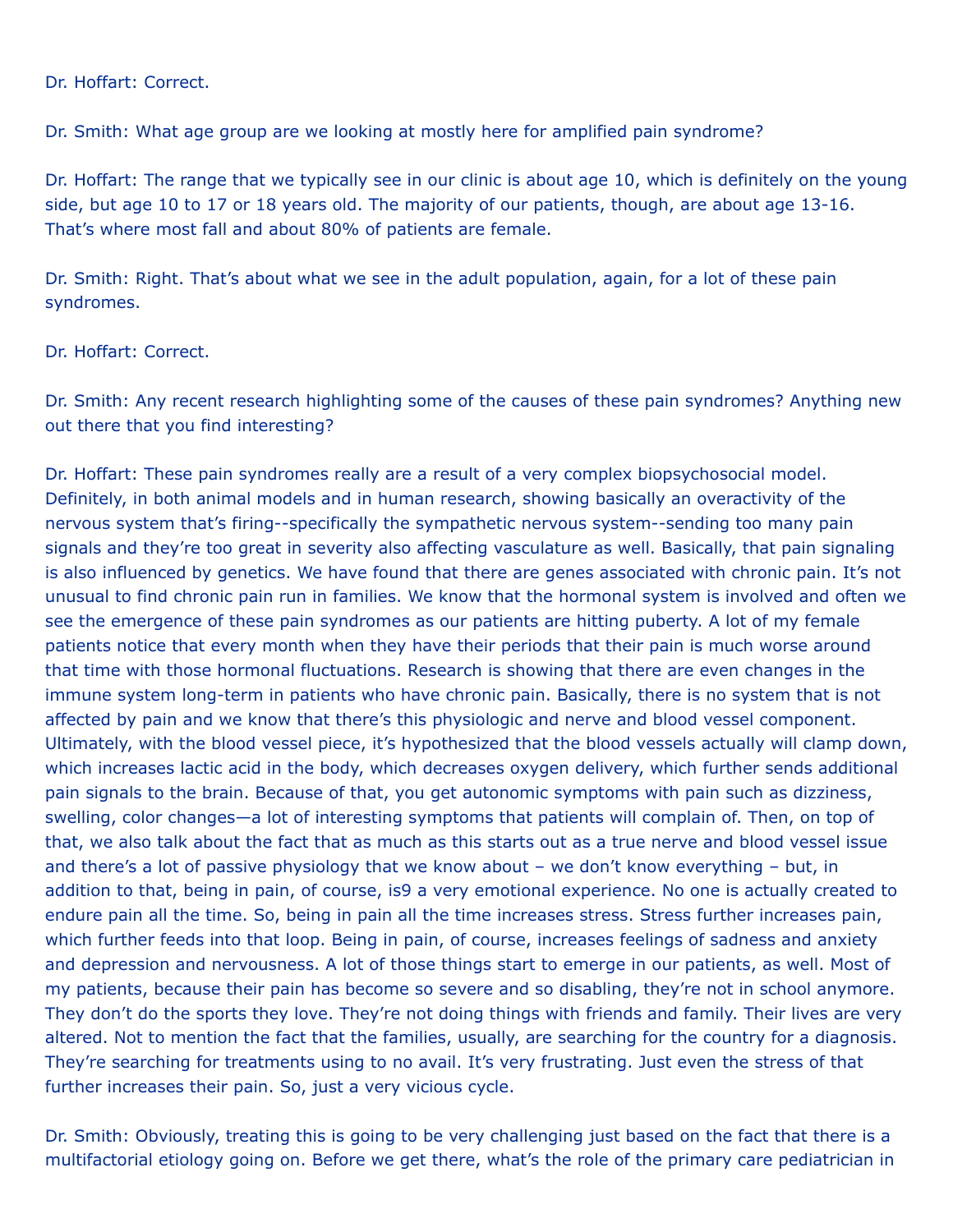all this? At what point do they need to realize, "Okay, I've got to send this on to a place like Children's?" Or, what do you do for the primary care physician? Are there workshops, educational opportunities for them? What role is Children's Mercy playing in that?

Dr. Hoffart: I think that's a fantastic question because I think the primary care providers have a huge role in this and, sadly, there is a lack of education about pain, in general, even in our medical training. I actually didn't have a single class on pain when I was in medical school.

Dr. Smith: I'm not sure that I did either, now that I think about it.

Dr. Hoffart: Right. I just happen to stumble upon a mentor who is doing this in Philadelphia. I loved it. I saw how disabled these patients were and they can actually get all the way better. Most pediatricians just aren't armed with the knowledge and the education to know what to do with these families. On top of that, our medical system isn't really meant for pediatricians to get to spend a lot of time with their families anymore. The amount of time that I spend with these patients on a new visit – I usually spend an hour and a half to two hours with the family. But, that being said, I'm building a rapport with them and I need to get that time for the medial history. The benefit that the pediatricians have is that they have established a relationship with these families already over time. While it's really important to work up pain adequately and make sure we're not missing an inflammatory condition or an orthopedic condition, the reality is a lot of these kids have probably a little too much medical work up. Which further can continue their pain cycle and over medicalize them and even make them worse long-term because of the continued fear and worry about what is happening can actually make this worse. So, there comes to a point where pediatricians – if all the labs are normal, if the imaging is coming back normal and there's still a lot of pain and the pain is just out of character and just greater than you would expect for what you're finding with your work up. Then, it's probably time to talk about these types of conditions. We definitely have a lot of resources on our website available for pediatricians through our pain management and RAPS website. I have been talking with the AAP for the last two years – actually, this will be my third year coming up – to discuss amplified pain syndromes and what the general pediatrician can do. We're actually in the works to develop an educational seminar, hopefully next spring, here at Children's Mercy that will be open to area pediatricians as well.

Dr. Smith: I'm speaking with Kara Hoffart. She is the Director of Rehabilitation for Amplified Pain Syndrome at Children's Mercy. In preparation for this, Dr. Hoffart, I came across an interesting statement from Children's Mercy about the treatment of APS. It says that 'treatment is as unique as the condition itself'. Can you explain that for us?

Dr. Hoffart: Sure. That's incredibly true. This is a confusing condition, first and foremost. Every patient looks different from the next. Some patients look different day to day. So, it's confusing to medical providers. These kids can be hard to diagnose and they go a long time without diagnosis and without a treatment plan. The way that we treat this, because this is a nerve and a blood vessel condition, of the over firing of the sympathetic nervous system and all the down trail effects from that. This is not an issue with bones or muscles or other types of organic causes in the body. We treat this a little bit differently. Normally, when someone has pain due to an illness or an injury we tell them "You should rest. You should take it easy. Don't do that anymore." But when you have pain from amplified pain syndromes and these nerve-related pains, we actually go very different and our mantra is "If it hurts to do something that's what you should do.: You actually have to start working through your pain and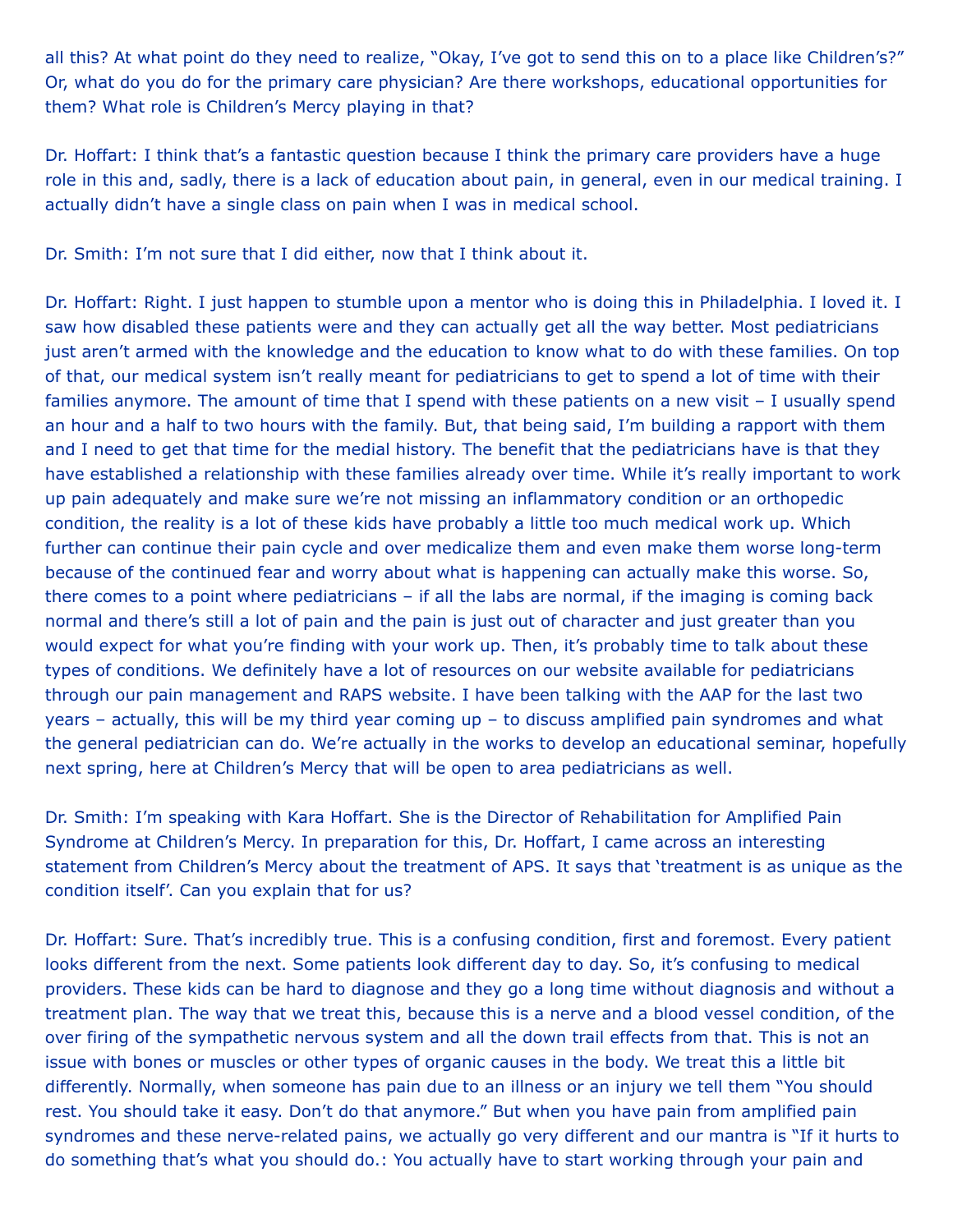working on function because function comes back before pain goes away. What that basically means is that you need to be able to walk a long time, do your sports, go play with friends, be at school all day every day. That's function. You actually have to be functional for pain to go away, which is completely unfair. Ideally, your pain would go away and then you would be functional. But, that's not how this works because you actually have to retrain your nerves and blood vessels to know what normal is again and train your brain to see what normal is. As I tell my patients, if it hurts when you start walking and it hurts a lot yet your bones are healthy, your muscles are healthy. Those nerves are sending an alert system saying there's danger with walking. If you're walking and you stop walking because of pain, you've basically just told your nerves they did a good job by firing that pain signal. The next time you start walking, they'll be sure to fire that same signal again but bigger, better, louder. The key is that if you continue walking despite pain because you know you're not injuring your body you actually send a signal to the nerves that walking is not dangerous and it will cause the nerves to  $-$  what I tell my kids  $$ get bored and stop firing because they'll recognize that's not something dangerous and there's no reason for them to fire. You actually have to work through your pain and do things that are really hard.

Dr. Smith: That's very interesting. Tell us a little bit about this specific program that you have at Children's Mercy--the rehabilitation for amplified pain syndrome. What's the typical office visit for the patient?

Dr. Hoffart: The RAPS program itself is actually a more intensive day program for patients who have failed traditional outpatient therapies. I first evaluate patients in our multidisciplinary pain clinic where they see myself, a pain psychologist, social work and also get some additional teaching from nursing. It's a pretty lengthy first visit. They're there typically an entire morning just learning about the different ways that we need to work on their pain, both physically and emotionally. Based on that visit, we determine if a patient is eligible for the RAPS program which is our intensive pain rehabilitation program. Every patient who leaves our clinic, for the most part, leaves with a recommendation of a four-pronged approach to getting better for amplified pain. Number one is intense exercise therapy. That's at least 45 minutes a day of aerobic activity, which means heart rate up and sweating. Number two is desensitization. A lot of these patients have pain to touch or ogloszenia. Basically, if it hurts to touch something, rub something, massage something. That's what you should do. They have to do that several times a day as well. It does not feel good. They basically have to inflict some pain upon themselves but it retrains their nerves to recognize normal. We also talk a lot about addressing the emotional side of pain. We typically recommend counseling for the majority of our patients to work on stress management skills so that stress does not show up as pain. We also teach them relaxation breathing and talk about a variety of other relaxation skills. Most of my patients are Type A perfectionistic pleasers and they don't know the first thing about relaxation. So, we really start trying to teach them those things. A lot of patients can actually get better out patient – doing those therapies on an outpatient basis. For kids who then fail outpatient therapies and by the time they get to my clinic, I usually see the most severe kids and they often need the RAPS program, which is basically the outpatient paradigm on a much larger scale. The RAPS program typically lasts 3-4 weeks in duration. Patients are here Monday through Friday from 7:30-4:30. They get 5 hours a day of intensive physical and occupational therapy to really push on that functional piece, build their confidence, build endurance, build strength. They also get individual and group-based talk times of counseling throughout the week. We also teach them a lot of relaxation techniques through yoga, guided imagery, relaxation breathing, aroma therapy. They also learn expressive coping with art and music as we have child life resources available as well. The goal is to get patients functional in a relatively fast period of time. Like I said,